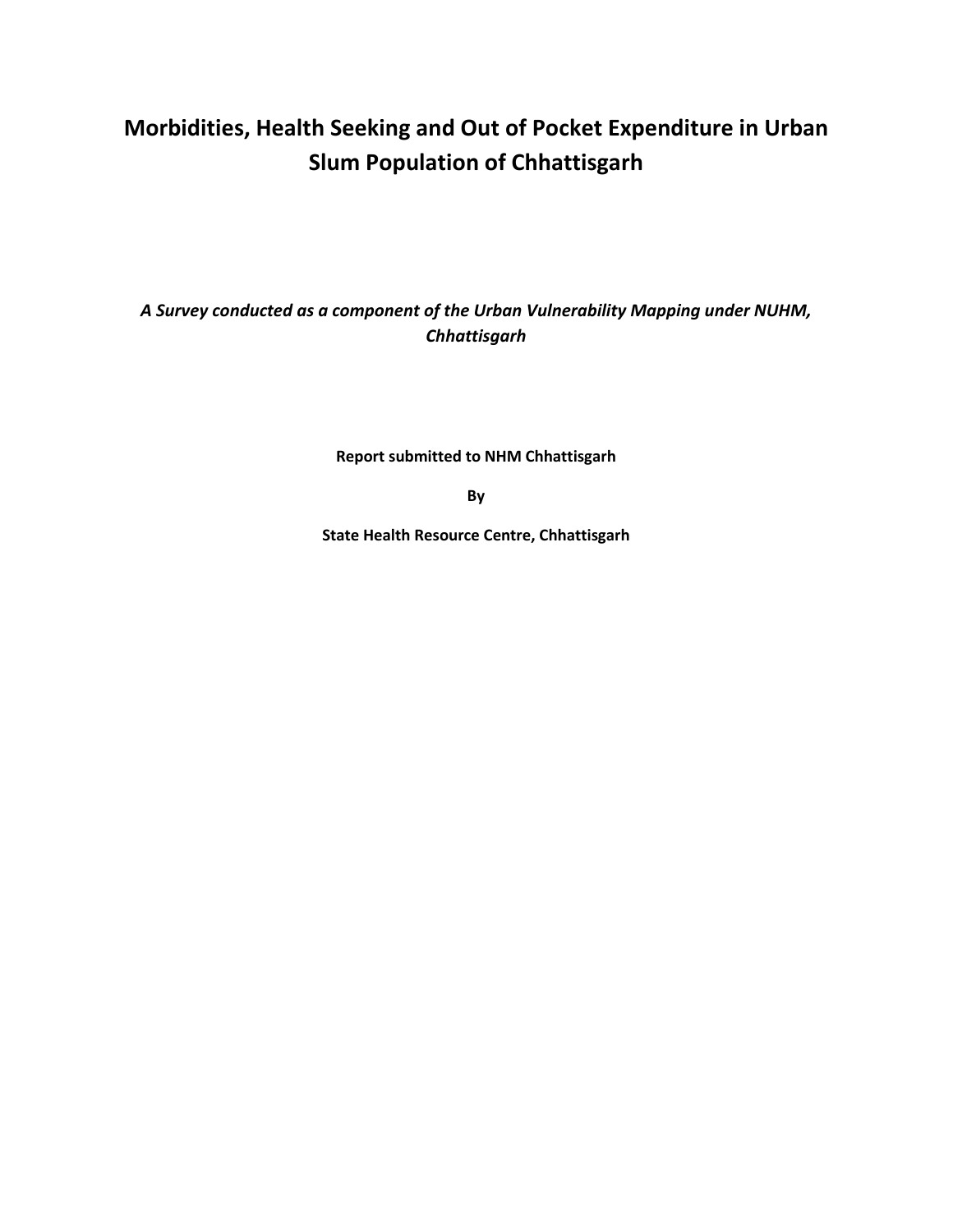# **Morbidities, Health Seeking and Out of Pocket Expenditure in Urban Slum Population of Chhattisgarh - A Survey conducted as a component of the Urban Vulnerability Mapping under NUHM, Chhattisgarh**

### **Introduction:**

One form of the vulnerability faced by the urban poor is in form of illnesses and the out of pocket expenditure they have to incur when they seek treatment. It was therefore decided to include a survey of this aspect in the Urban Vulnerability Mapping exercise designed in Chhattisgarh from 2017-18 onwards.

### **Objectives:**

The objectives of the survey were:

- a) To find out the rate of morbidities in urban slum population of Chhattisgarh in terms of acute illnesses, chronic illnesses and hospitalizations
- b) To find out the health seeking and choice of provider where healthcare is received
- c) To find out the Out of Pocket Expenditure for slum dwellers and its disease wise distribution
- d) To make recommendations for meeting health needs of urban poor and reducing their Out of Pocket Expenditure on healthcare

#### **Study design and sample:**

The survey was a descriptive cross-sectional study. It covered 19 NUHM cities of Chhattisgarh. A total of around 43000 individuals in 9200 households were covered in the study, proportionate of size of slum population in the 19 cities. Sampling was multi-stage. First 133 slums were randomly selected out of the 3700 listed slum clusters in the 19 cities under NUHM. In each slum every alternate household was covered. The survey was conducted in December 2017- February 2018 period. It asked questions on acute illnesses (last 15 days prior to survey), chronic illnesses (any illness more than 3 months experienced during last one year) and hospitalizations (any over-night stay in hospital in last one year).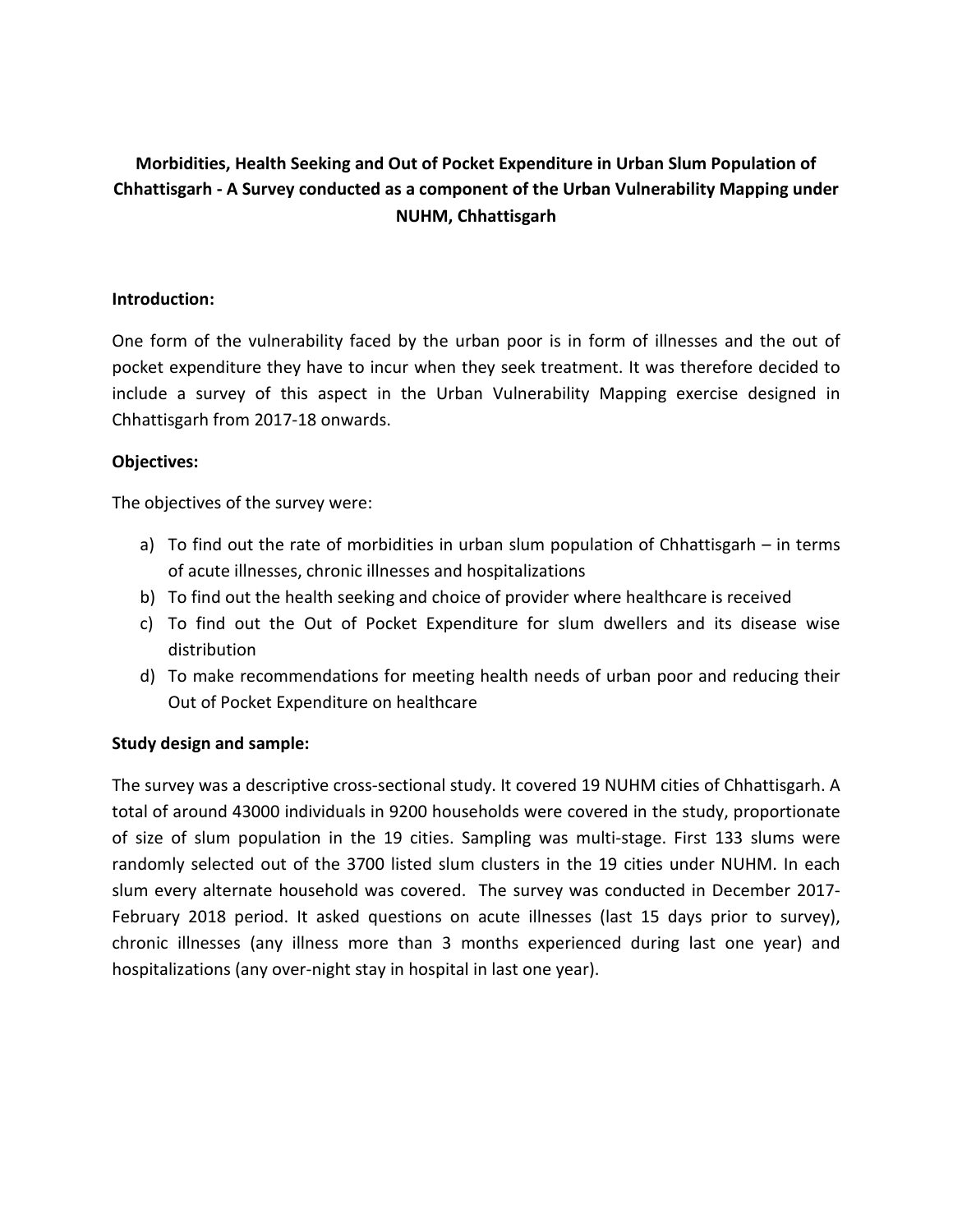# **Findings**:

# **Sample Profile:**

# **Table A: Socio-Demographic Profile of Surveyed Individuals:**

| <b>Characteristics</b>   |                               | Individual N=43243 $(\%)$ |
|--------------------------|-------------------------------|---------------------------|
| Age(in years)            | $0$ - less than 1             | 621(1.44)                 |
|                          | $1 - 5$                       | 2707(6.26)                |
|                          | $5 - 15$                      | 7705(17.82)               |
|                          | $15 - 49$                     | 25796(59.65)              |
|                          | $49 - 60$                     | 3498(8.09)                |
|                          | 60 & above                    | 2784(6.44)                |
|                          | <b>NR</b>                     | 132(0.31)                 |
| <b>Gender</b>            | Male                          | 21600(49.95)              |
|                          | Female                        | 21582(49.91)              |
|                          | Others                        | 16(0.04)                  |
|                          | <b>NR</b>                     | 45(0.10)                  |
| <b>Education</b>         | Illiterate                    | 7885(18.25)               |
|                          | Primary                       | 8469(19.58)               |
|                          | Secondary                     | 13598(31.45)              |
|                          | <b>High School</b>            | 5517(12.76)               |
|                          | Graduate                      | 4316(9.98)                |
|                          | Others                        | 3381(7.82)                |
|                          | <b>NR</b>                     | 77(0.18)                  |
| Occupation               | Government                    | 903(2.09)                 |
|                          | Private regular wage          | 4158(9.62)                |
|                          | Others                        | 37982(87.83)              |
|                          | <b>NR</b>                     | 200(0.46)                 |
| <b>Caste</b>             | <b>Scheduled Tribes</b>       | 4946(11.44)               |
|                          | <b>Scheduled Castes</b>       | 6501(15.03)               |
|                          | <b>Other Backward Classes</b> | 24217(56)                 |
|                          | Others/NA                     | 6991(16.17)               |
|                          | <b>NR</b>                     | 588(1.36)                 |
| <b>Household monthly</b> | Lowest $(<\!\!Rs.5000$ )      | 18144(41.96)              |
| expenditure              | Mid (Rs.5001-9000)            | 11814(27.32)              |
|                          | Highest ( $>Rs. 9000$ )       | 13285(30.72)              |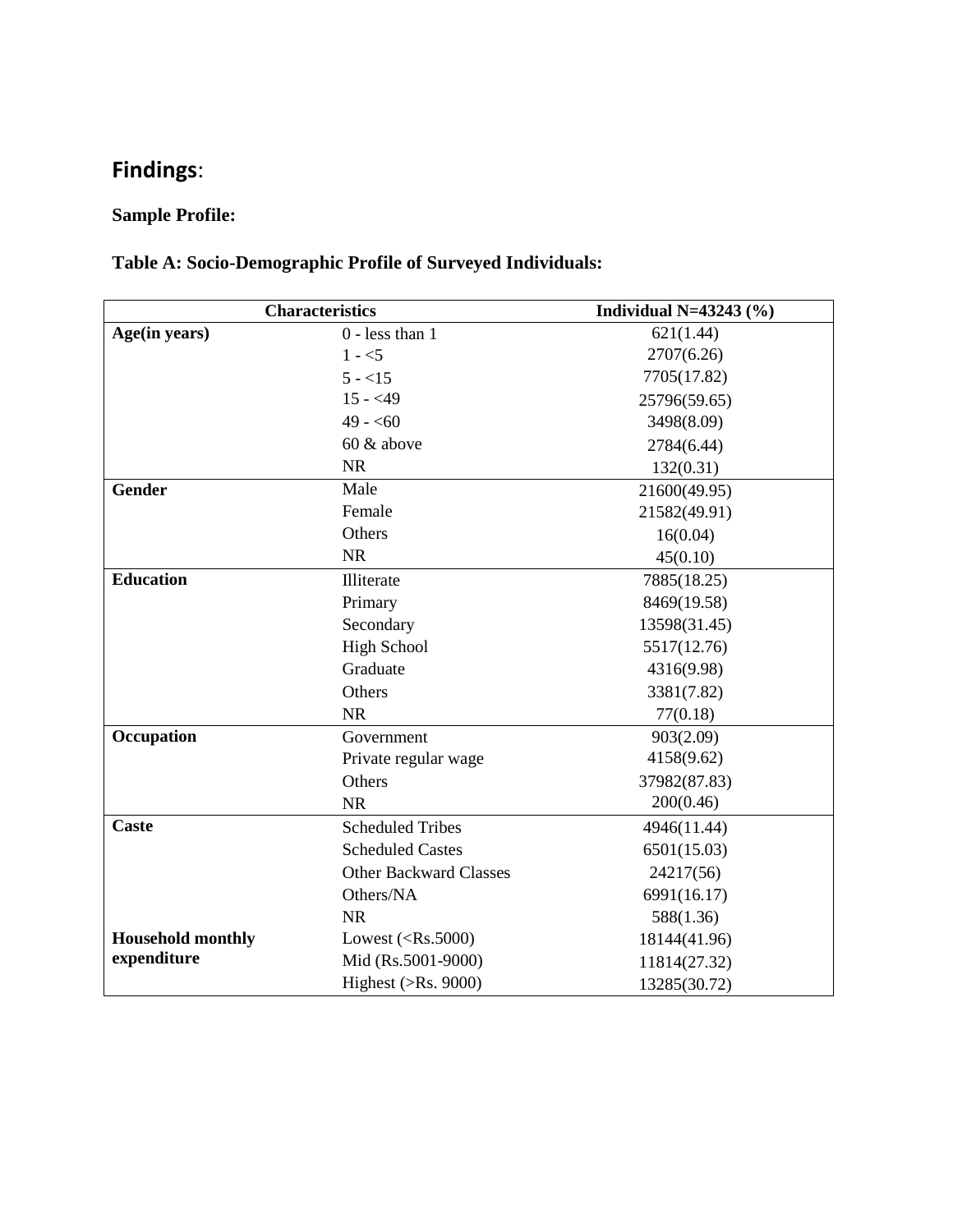## **1. Acute Illnesses**

**1a. Self Reported morbidity rate for acute illnesses in last 15 days**: 67 persons per 1000 population reported experiencing acute illness in last 15 days prior to the survey.

| <b>Disease</b>      | <b>Acute illness per 1000 Population</b> |
|---------------------|------------------------------------------|
| Cold & Cough        | 44.5                                     |
| <b>Viral Fevers</b> | 8.4                                      |
| Malaria             | 1.9                                      |
| Typhoid             | 1.1                                      |
| <b>Acute Pain</b>   | 1.1                                      |
| Diarrhea            | 0.9                                      |
| Fall/Trauma         | 0.7                                      |
| Pneumonia           | 0.5                                      |
| Others              | 8.1                                      |
| Total               | 67                                       |

| Table 1: Acute Illness per 1000 Population: |
|---------------------------------------------|
|                                             |

Cold and cough was reported as the most common acute illness followed by viral fever.

| <b>Disease</b>      | % within persons with acute illnesses |
|---------------------|---------------------------------------|
| Cold & Cough        | 66.4%                                 |
| <b>Viral Fevers</b> | 12.5%                                 |
| Malaria             | 2.8%                                  |
| Typhoid             | 1.6%                                  |
| <b>Acute Pain</b>   | 1.6%                                  |
| Diarrhea            | 1.3%                                  |
| Fall/Trauma         | 1.0%                                  |
| Pneumonia           | 0.7%                                  |
| Others              | 12.1%                                 |
| Total               | 100.0%                                |

#### **Table 2: Share of various Illnesses in acute morbidities:**

**1b: Health care seeking for acute illnesses: Overall 85% of the sick persons had sought medical care.** 

#### **Table 3: Proportion of sick persons who took medical treatment**

| <b>Disease</b>      | % of sick persons who sought<br>medical care |
|---------------------|----------------------------------------------|
| Cold & Cough        | 82%                                          |
| <b>Viral Fevers</b> | 88%                                          |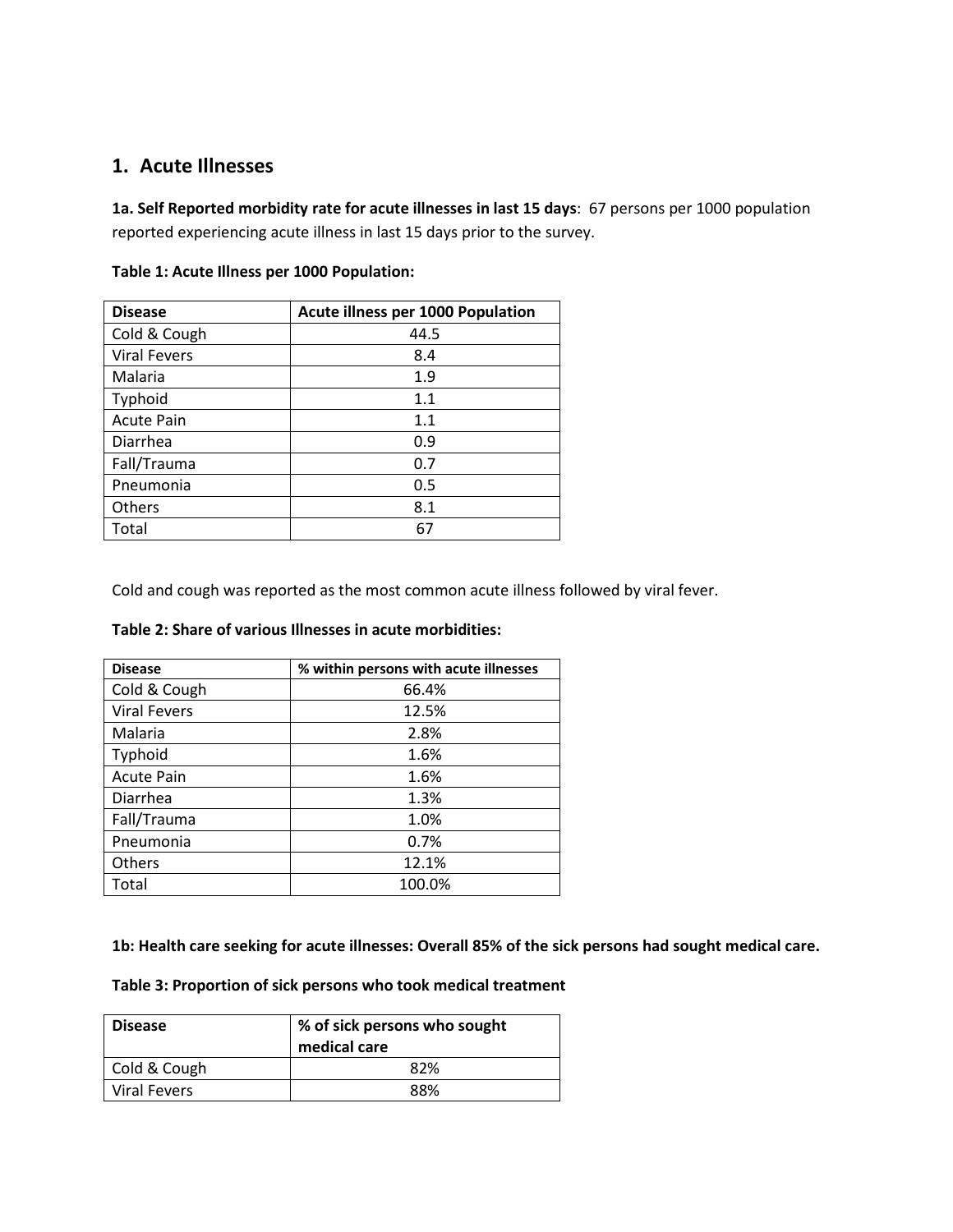| Malaria           | 99% |
|-------------------|-----|
| Typhoid           | 96% |
| <b>Acute Pain</b> | 89% |
| Diarrhea          | 89% |
| Fall/Trauma       | 94% |
| Pneumonia         | 91% |
| Others            | 88% |
| Total             | 85% |

**1c: Choice of Provider for healthcare for acute morbidities:** One third of the slum dwellers utilized government services and two-thirds sought care from private sector.

| <b>Disease</b>      | % going to Government sector | % going to private sector |
|---------------------|------------------------------|---------------------------|
| Cold & Cough        | 29%                          | 71%                       |
| <b>Viral Fevers</b> | 40%                          | 60%                       |
| Malaria             | 79%                          | 21%                       |
| Typhoid             | 55%                          | 45%                       |
| <b>Acute Pain</b>   | 36%                          | 64%                       |
| Diarrhea            | 33%                          | 67%                       |
| Fall/Trauma         | 43%                          | 57%                       |
| Pneumonia           | 20%                          | 80%                       |
| Others              | 33%                          | 67%                       |
| Total               | 33%                          | 67%                       |

#### **Table 4: Healthcare Utilisation from Public vs Private providers (acute illnesses)**

People chose government sector more in case of malaria and typhoid in comparison to private sector. Private sector dominated the care for Pneumonia, Diarrhea, Cold and Cough, Viral fever and pain.

**1d: Out of Pocket Expenditure on acute illnesses:** Average cost incurred by patient per episode of acute illness was found to be Rs. 867. The cost for injuries was highest followed by diarrhea and pneumonia due to predominantly using private sector services.

| Table 5: Disease-wise Mean Out of Pocket Expenditure per episode (Rs.) |
|------------------------------------------------------------------------|
|------------------------------------------------------------------------|

| <b>Disease</b>      | <b>Mean Out of Pocket Expenditure per</b><br>episode (Rs.) |
|---------------------|------------------------------------------------------------|
| Cold & Cough        | 467                                                        |
| <b>Viral Fevers</b> | 566                                                        |
| Malaria             | 1360                                                       |
| Typhoid             | 1613                                                       |
| <b>Acute Pain</b>   | 1733                                                       |
| Diarrhea            | 1230                                                       |
| Fall/Trauma         | 2820                                                       |
| Pneumonia           | 860                                                        |
| Others              | 1981                                                       |
| Overall             | 867                                                        |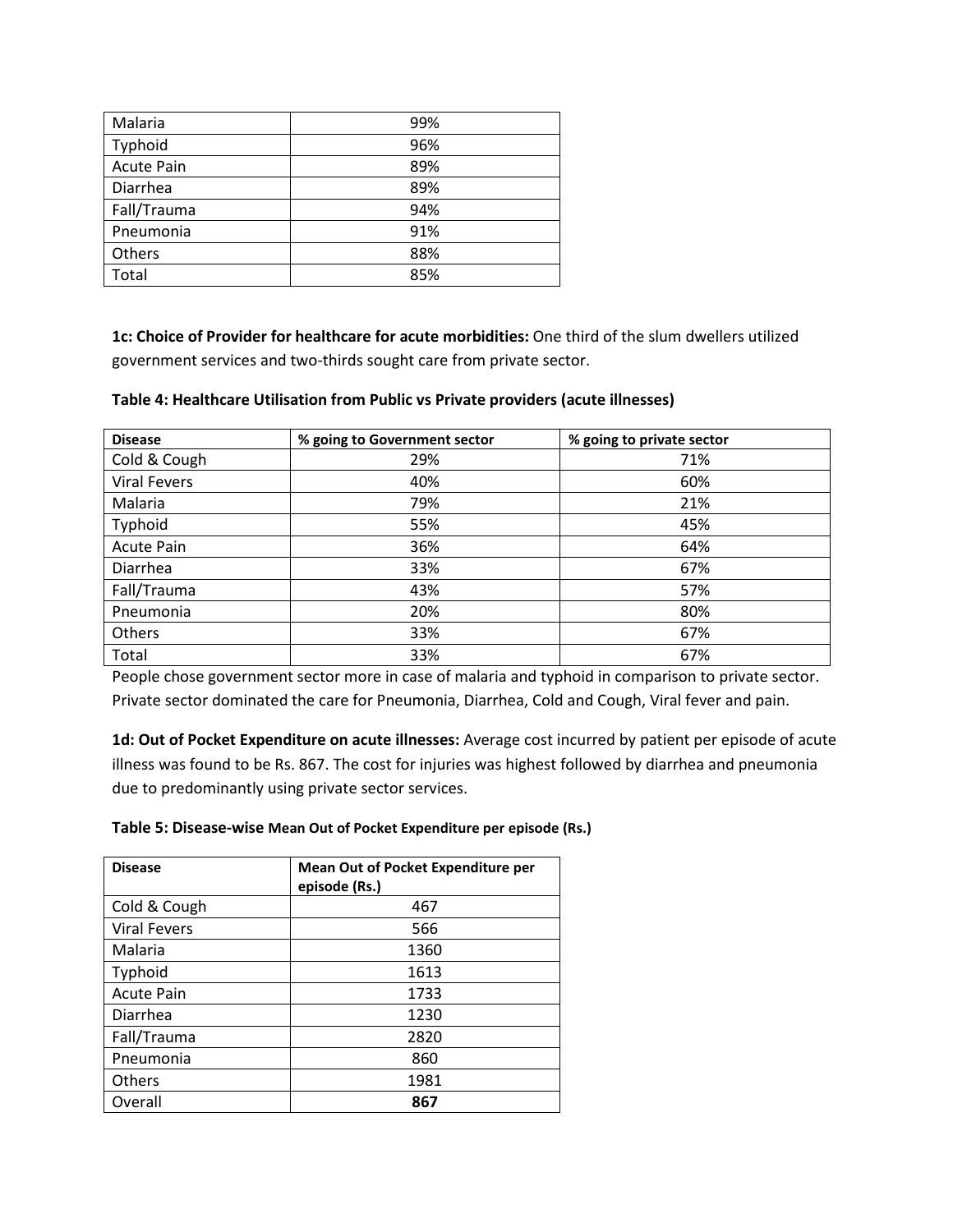**OOPE in Government vs. Private facilities:** Private sector utilization was more expensive.

| <b>Disease</b>      | <b>Average OOPE in Private sector</b> | <b>Average OOPE in Government sector</b> |
|---------------------|---------------------------------------|------------------------------------------|
| Cold & Cough        | 557                                   | 248                                      |
| <b>Viral Fevers</b> | 766                                   | 266                                      |
| Malaria             | 4575                                  | 506                                      |
| Typhoid             | 2300                                  | 1050                                     |
| <b>Acute Pain</b>   | 2608                                  | 177                                      |
| Diarrhea            | 1671                                  | 336                                      |
| Fall/Trauma         | 4517                                  | 570                                      |
| Pneumonia           | 1000                                  | 302                                      |
| Others              | 2308                                  | 1316                                     |
| Overall             | 1120                                  | 352                                      |

**Table 6: Mean Out of Pocket Expenditure per episode (Rs.) in Private vs Government sector** 

**Share of different diseases in total OOPE (for acute illnesses):** Cold and cough is causing around onethird of total OOPE incurred by slim dwellers on care for acute illnesses.

#### **Table 7: Share of different diseases in total OOPE (for acute illnesses)**

| <b>Disease</b>      | % Share in overall OOPE |
|---------------------|-------------------------|
| Cold & Cough        | 34%                     |
| <b>Viral Fevers</b> | 8%                      |
| Malaria             | 5%                      |
| Typhoid             | 3%                      |
| Acute Pain          | 3%                      |
| Diarrhea            | 2%                      |
| Fall/Trauma         | 4%                      |
| Pneumonia           | 1%                      |
| Others              | 29%                     |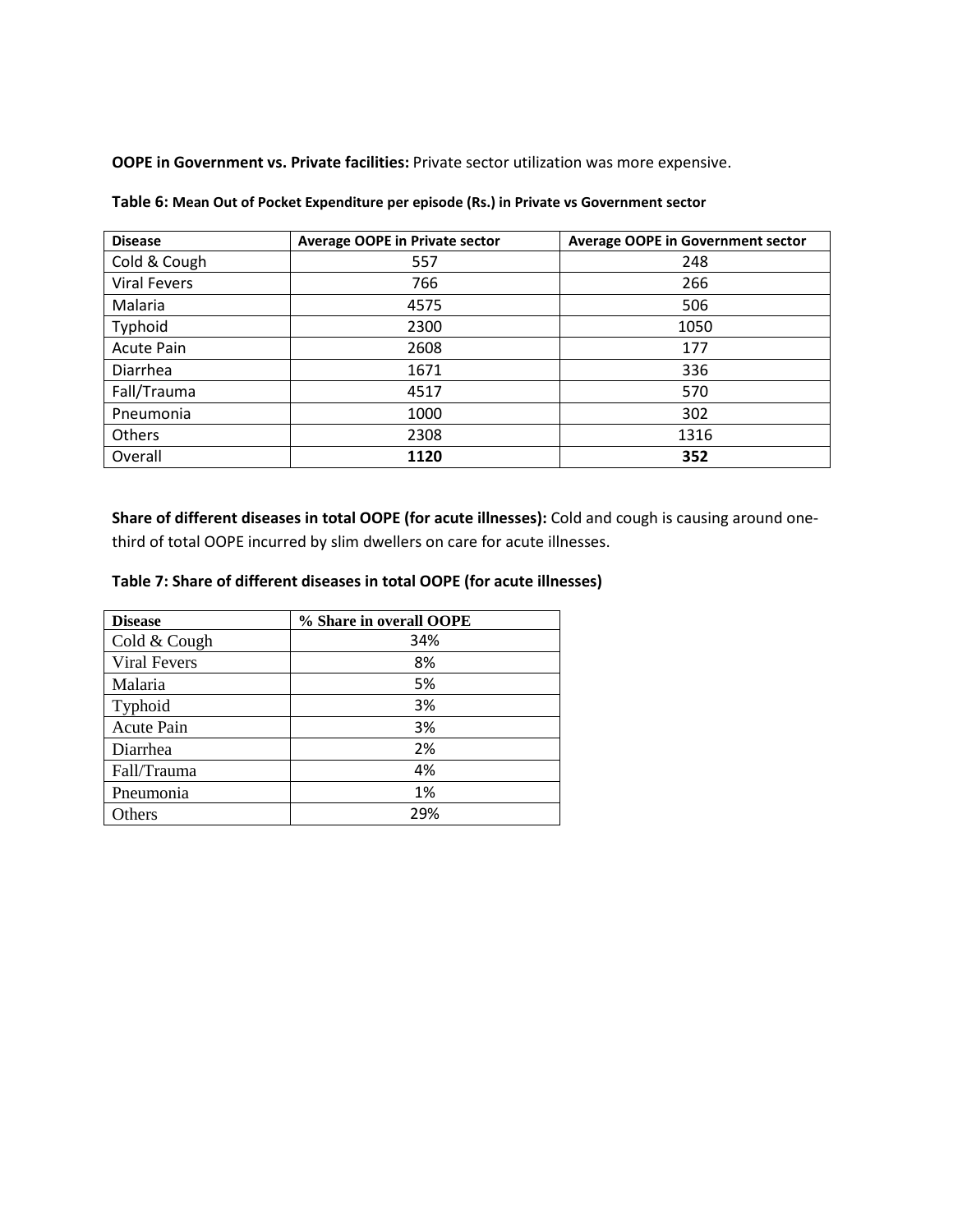## **2. Chronic Illnesses:**

**2a. Self Reported morbidity rate for chronic illnesses in last one year**: 56 persons per 1000 population reported experiencing chronic illness in last one year prior to the survey.

|                               | <b>Chronic Illness Per 1000</b> |
|-------------------------------|---------------------------------|
| <b>Disease</b>                | <b>Population</b>               |
| Hypertension                  | 16.8                            |
| <b>Diabetes</b>               | 12.1                            |
| <b>Blood related diseases</b> | 2.8                             |
| Joint Pain                    | 3.5                             |
| <b>Heart Diseases</b>         | 2.4                             |
| Thyroid                       | 2.2                             |
| <b>Mental Health</b>          | 1.8                             |
| Paralysis                     | 1.7                             |
| Asthma                        | 1.3                             |
| <b>Stomach Ulcer</b>          | 1.0                             |
| Cancer                        | 0.5                             |
| <b>Others</b>                 | 10.3                            |
| Total                         | 56.4                            |

**Table 8: Chronic Illnesses per 1000 Population:**

Hypertension was the most common chronic disease followed by diabetes.

#### **Table 9: Share of various Illnesses in Chronic morbidities:**

| <b>Disease</b>                | % within persons with acute illnesses |  |  |  |
|-------------------------------|---------------------------------------|--|--|--|
| Hypertension                  | 29.8%                                 |  |  |  |
| <b>Diabetes</b>               | 21.5%                                 |  |  |  |
| <b>Blood related diseases</b> | 5.0%                                  |  |  |  |
| Joint Pain                    | 6.2%                                  |  |  |  |
| <b>Heart Diseases</b>         | 4.3%                                  |  |  |  |
| Thyroid                       | 3.9%                                  |  |  |  |
| <b>Mental Health</b>          | 3.2%                                  |  |  |  |
| Paralysis                     | 3.0%                                  |  |  |  |
| Asthma                        | 2.3%                                  |  |  |  |
| Stomach Ulcer                 | 1.8%                                  |  |  |  |
| Cancer                        | 0.9%                                  |  |  |  |
| Others                        | 18.3%                                 |  |  |  |

**2b: Health care seeking for acute illnesses:** Overall 91% of the persons reported with chronic ailments had sought medical care.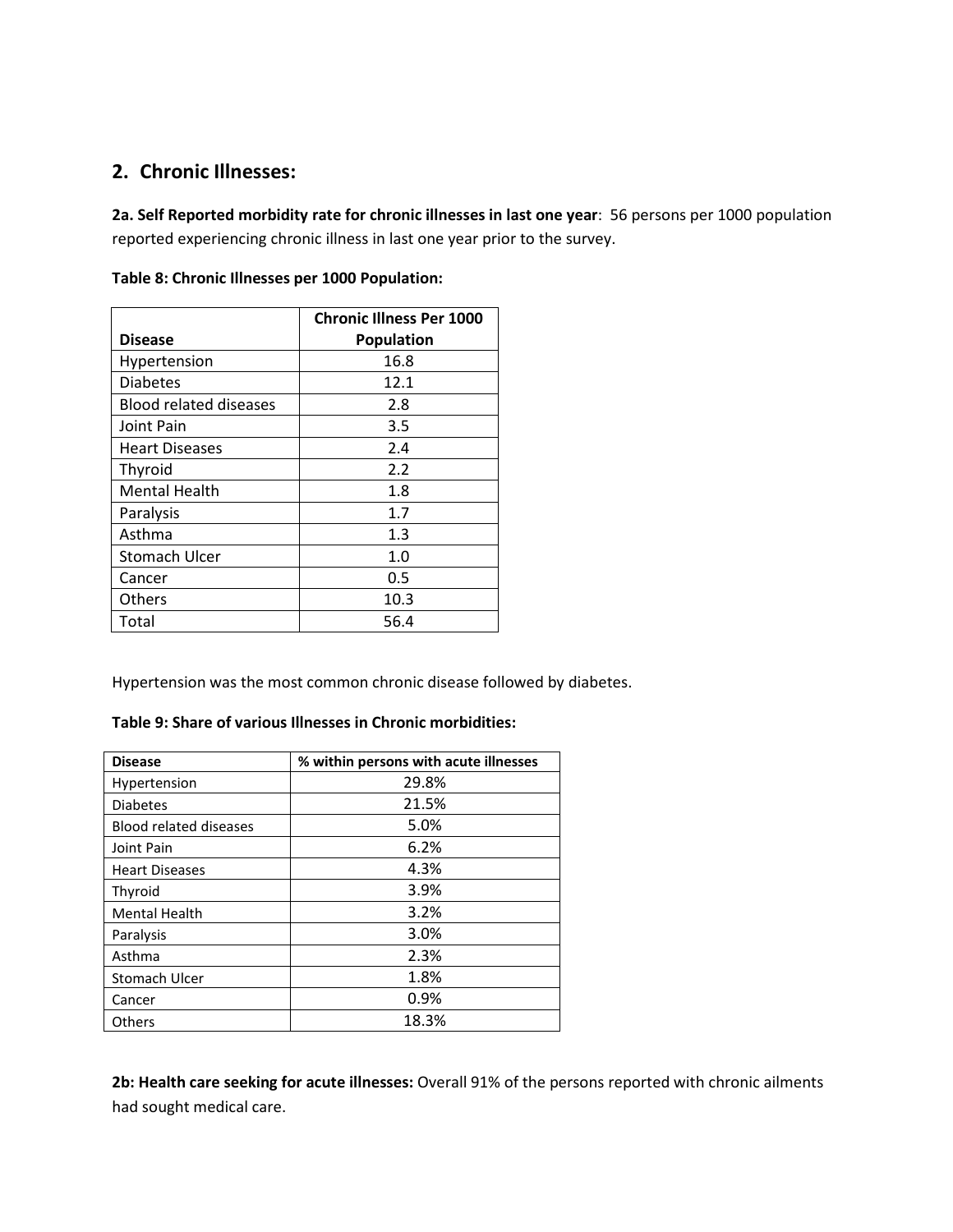| <b>Disease</b>                | % of chronic illness cases who sought |  |  |
|-------------------------------|---------------------------------------|--|--|
|                               | medical care                          |  |  |
| Hypertension                  | 91.7%                                 |  |  |
| <b>Diabetes</b>               | 91.5%                                 |  |  |
| <b>Blood related diseases</b> | 85.9%                                 |  |  |
| Joint Pain                    | 89.4%                                 |  |  |
| <b>Heart Diseases</b>         | 95.1%                                 |  |  |
| Thyroid                       | 93.6%                                 |  |  |
| <b>Mental Health</b>          | 88.6%                                 |  |  |
| Paralysis                     | 88%                                   |  |  |
| Asthma                        | 91.2%                                 |  |  |
| Stomach Ulcer                 | 95.3%                                 |  |  |
| Cancer                        | 95.5%                                 |  |  |
| Others                        | 88.7%                                 |  |  |
| Total                         | 91.5%                                 |  |  |

#### **Table 10: Proportion of sick persons who took medical treatment**

However there may be a significant burden of chronic diseases yet to be identified because around half of the population above age of 30 years had never got tested for hypertension or diabetes.

**2c: Choice of Provider for healthcare for chronic morbidities:** One fourth of the slum dwellers utilized government services and two-thirds sought care from private sector.

| <b>Disease</b>                | % going to Government sector | % going to Private sector |
|-------------------------------|------------------------------|---------------------------|
| Hypertension                  | 24.3%                        | 75.7                      |
| <b>Diabetes</b>               | 26.8%                        | 73.2                      |
| <b>Blood related diseases</b> | 33.7%                        | 66.3                      |
| Joint Pain                    | 25.2%                        | 74.8                      |
| <b>Heart Diseases</b>         | 19.6%                        | 80.4                      |
| Thyroid                       | 12.5%                        | 87.5                      |
| <b>Mental Health</b>          | 21.4%                        | 78.6                      |
| Paralysis                     | 20%                          | 80%                       |
| Asthma                        | 28.8%                        | 71.2%                     |
| Stomach Ulcer                 | 7.3%                         | 92.7%                     |
| Cancer                        | 50%                          | 50%                       |
| Others                        | 34.9%                        | 65.1%                     |
| <b>Total</b>                  | 26.4%                        | 73.6%                     |

#### **Table 11:**

People chose government and private sector equally for cancer. Other than that private sector have domination over three fourth of Chronic Illness treatment and the domination is higher in the case of Stomach Ulcer, Thyroid and Heart attack.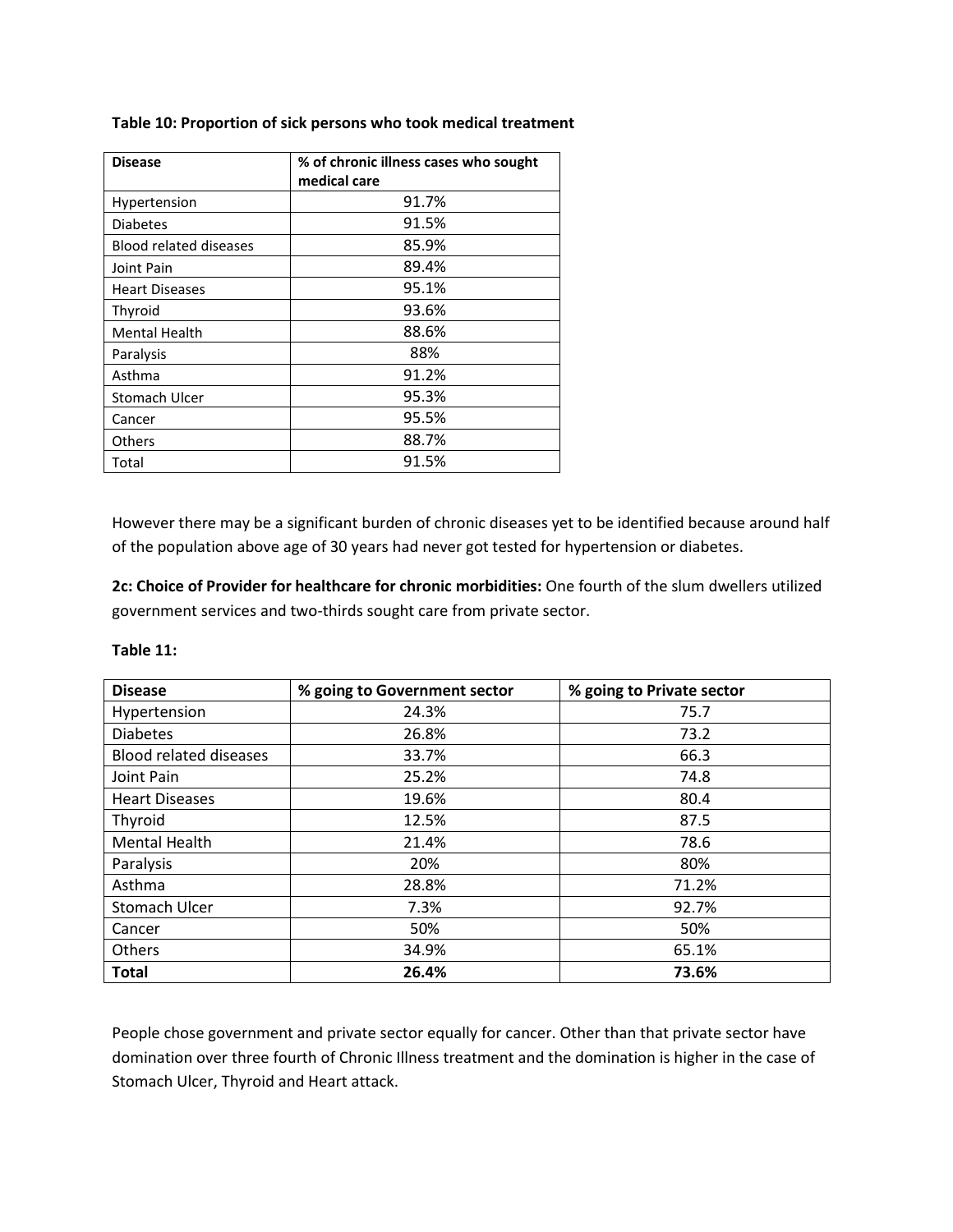**2d: Out of Pocket Expenditure on Chronic illnesses:** Average cost incurred by patient in last year for chronic illness was found to be Rs. 5107. The cost for Heart-attack was highest followed by Mental Illness and Paralysis due to predominantly using private sector services.

| <b>Disease</b>               | <b>Mean Out of Pocket Expenditure in</b><br>last year (Rs.) |
|------------------------------|-------------------------------------------------------------|
| Hypertension                 | 2750                                                        |
| <b>Diabetes</b>              | 3020                                                        |
| <b>Blood related disease</b> | 2561                                                        |
| Joint Pain                   | 3654                                                        |
| <b>Heart Diseases</b>        | 13776                                                       |
| Thyroid                      | 3486                                                        |
| <b>Mental Illness</b>        | 11905                                                       |
| Paralysis                    | 11018                                                       |
| Asthma                       | 5271                                                        |
| <b>Stomach Ulcer</b>         | 9329                                                        |
| Cancer                       | 51318                                                       |
| Others                       | 5884                                                        |
| Hypertension                 | 5107                                                        |

**Table 12: Mean Out of Pocket Expenditure in last month (Rs.)** 

**OOPE in Government vs Private facilities:** Private sector utilization was more expensive.

| Table 13: OOPE in Government vs Private facilities (last year) |  |  |
|----------------------------------------------------------------|--|--|
|----------------------------------------------------------------|--|--|

| <b>Disease</b>               | <b>Average OOPE in Private</b> | <b>Average OOPE in Government</b> |  |
|------------------------------|--------------------------------|-----------------------------------|--|
|                              | sector                         | sector                            |  |
| Hypertension                 | 3194                           | 1206                              |  |
| <b>Diabetes</b>              | 3475                           | 1782                              |  |
| <b>Blood related disease</b> | 3014                           | 1680                              |  |
| Joint Pain                   | 4021                           | 2430                              |  |
| <b>Heart Diseases</b>        | 15665                          | 4334                              |  |
| Thyroid                      | 3228                           | 5030                              |  |
| <b>Mental Illness</b>        | 13219                          | 6999                              |  |
| Paralysis                    | 11161                          | 10392                             |  |
| Asthma                       | 6553                           | 1719                              |  |
| Stomach Ulcer                | 9957                           | 1166                              |  |
| Cancer                       | 71136                          | 31500                             |  |
| <b>Others</b>                | 7355                           | 2864                              |  |
| Overall                      | 5826                           | 2963                              |  |

**Share of different diseases in total OOPE (for chronic illnesses)**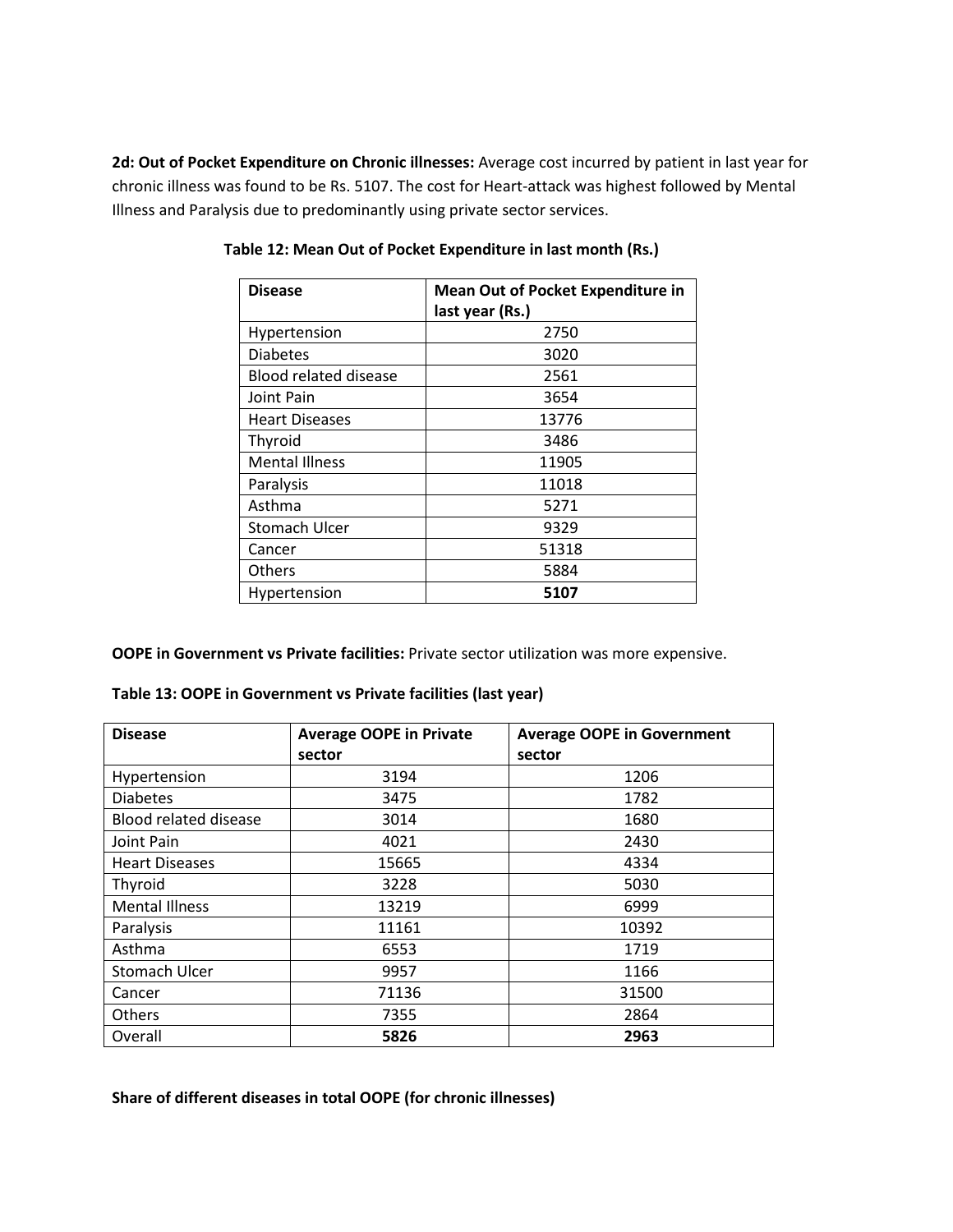#### **Table 14: Share of different diseases in total OOPE**

| <b>Disease</b>               | % Share in overall OOPE |
|------------------------------|-------------------------|
| Hypertension                 | 16.0%                   |
| <b>Diabetes</b>              | 12.6%                   |
| <b>Blood related disease</b> | 2.5%                    |
| Joint Pain                   | 4.5%                    |
| <b>Heart Diseases</b>        | 11.5%                   |
| Thyroid                      | 2.6%                    |
| <b>Mental Illness</b>        | 7.6%                    |
| Paralysis                    | 6.6%                    |
| Asthma                       | 2.4%                    |
| <b>Stomach Ulcer</b>         | 3.2%                    |
| Cancer                       | 9.5%                    |
| <b>Others</b>                | 21.0%                   |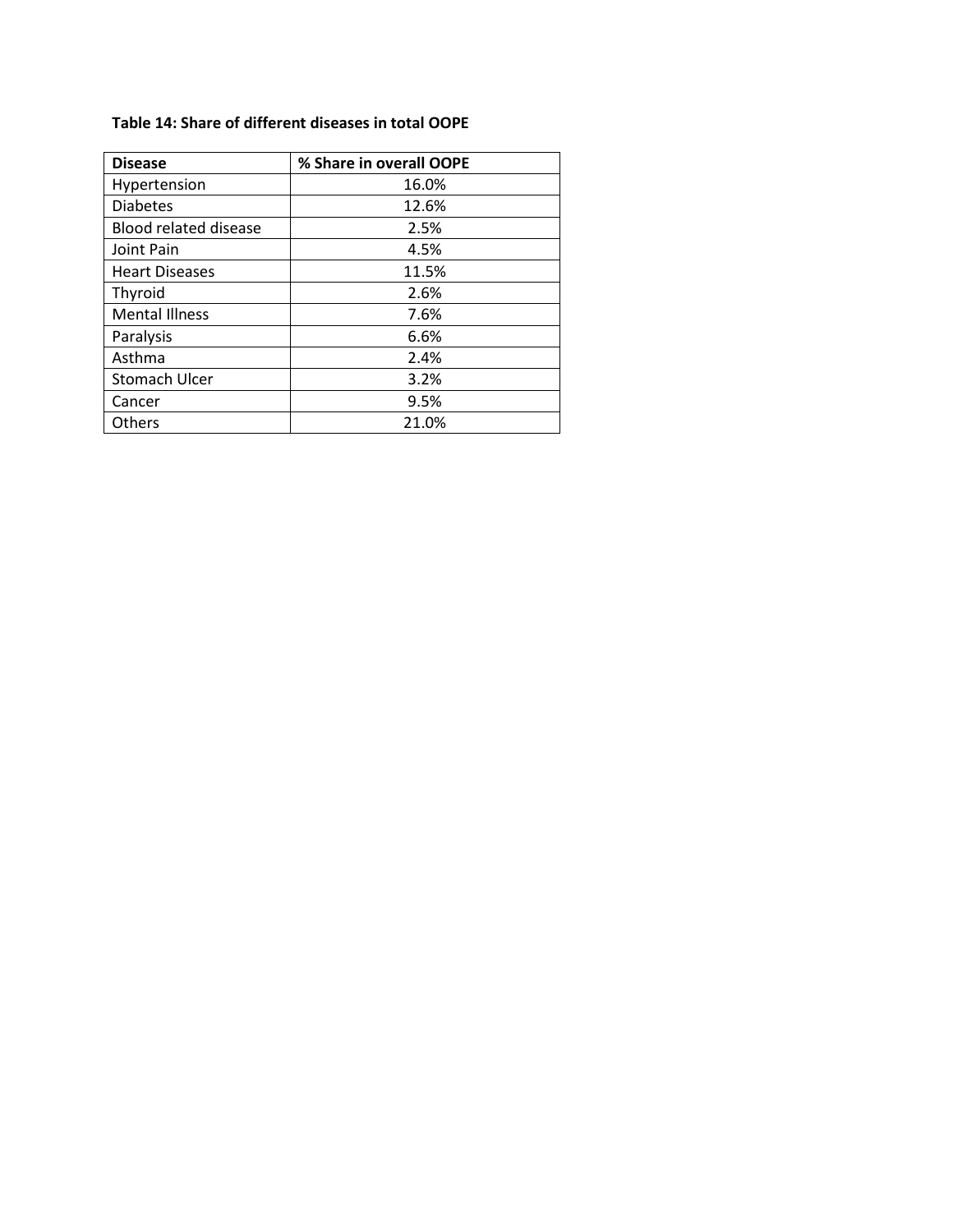# **3. Hospitalisation (In-patient Hospital Care) in urban slums of Chhattisgarh**

**3a – Self reported hospitalization rate:** There were 1894 in-patient cases in one-year period preceding the survey. The hospitalization rate comes to 43.8 per 1000 annually. The hospitalization rate amongst the insured persons was 43.4 per 1000 and for the non-insured it was 44.4 per 1000.

| <b>Disease/Condition</b>           | <b>Total Hospitalization</b> | Hospitalisation<br>Rate per 1000 |  |
|------------------------------------|------------------------------|----------------------------------|--|
|                                    | episodes                     | population                       |  |
| Malaria/fever                      | 88                           | 2.0                              |  |
| Diarrhea                           | 87                           | 2.0                              |  |
| Tuberculosis                       | 19                           | 0.4                              |  |
| Leprosy                            | 6                            | 0.1                              |  |
| <b>Respiratory Tract Infection</b> | 39                           | 0.9                              |  |
| Pneumonia                          | 31                           | 0.7                              |  |
| <b>Skin Disease</b>                | 13                           | 0.3                              |  |
| Eye infection                      | 30                           | 0.7                              |  |
| Ear infection                      | 5                            | 0.1                              |  |
| Typhoid                            | 56                           | 1.3                              |  |
| Jaundice                           | 32                           | 0.7                              |  |
| <b>Chicken Pox</b>                 | $\overline{3}$               | 0.1                              |  |
| <b>HIV</b>                         | $\overline{1}$               | 0.0                              |  |
| Reproductive and Urinary           | 19                           | 0.4                              |  |
| <b>Tract Infection</b>             |                              |                                  |  |
| Communicable                       | 433                          | 10.0                             |  |
| $Diseases(1-15)$                   |                              |                                  |  |
| Cancer                             | 29                           | 0.7                              |  |
| <b>Blood related disease</b>       | 51                           | 1.2                              |  |
| Hypertension                       | 56                           | 1.3                              |  |
| <b>Diabetes</b>                    | 48                           | 1.1                              |  |
| Thyroid                            | 5                            | 0.1                              |  |
| <b>Mental Health</b>               | 28                           | 0.6                              |  |
| <b>Heart Diseases</b>              | 58                           | 1.3                              |  |
| <b>Stroke</b>                      | 24                           | 0.6                              |  |
| Asthma                             | 10                           | 0.2                              |  |
| Cataract                           | 58                           | 1.3                              |  |
| Glaucoma                           | 5                            | 0.1                              |  |
| <b>Stomach Ulcer</b>               | 80                           | 1.9                              |  |
| Joint Pain                         | 45                           | 1.0                              |  |
| <b>Severe Malnutrition</b>         | 8                            | 0.2                              |  |

**Table 15: Disease Wise Hospitalization Episodes and Hospitalization Rates**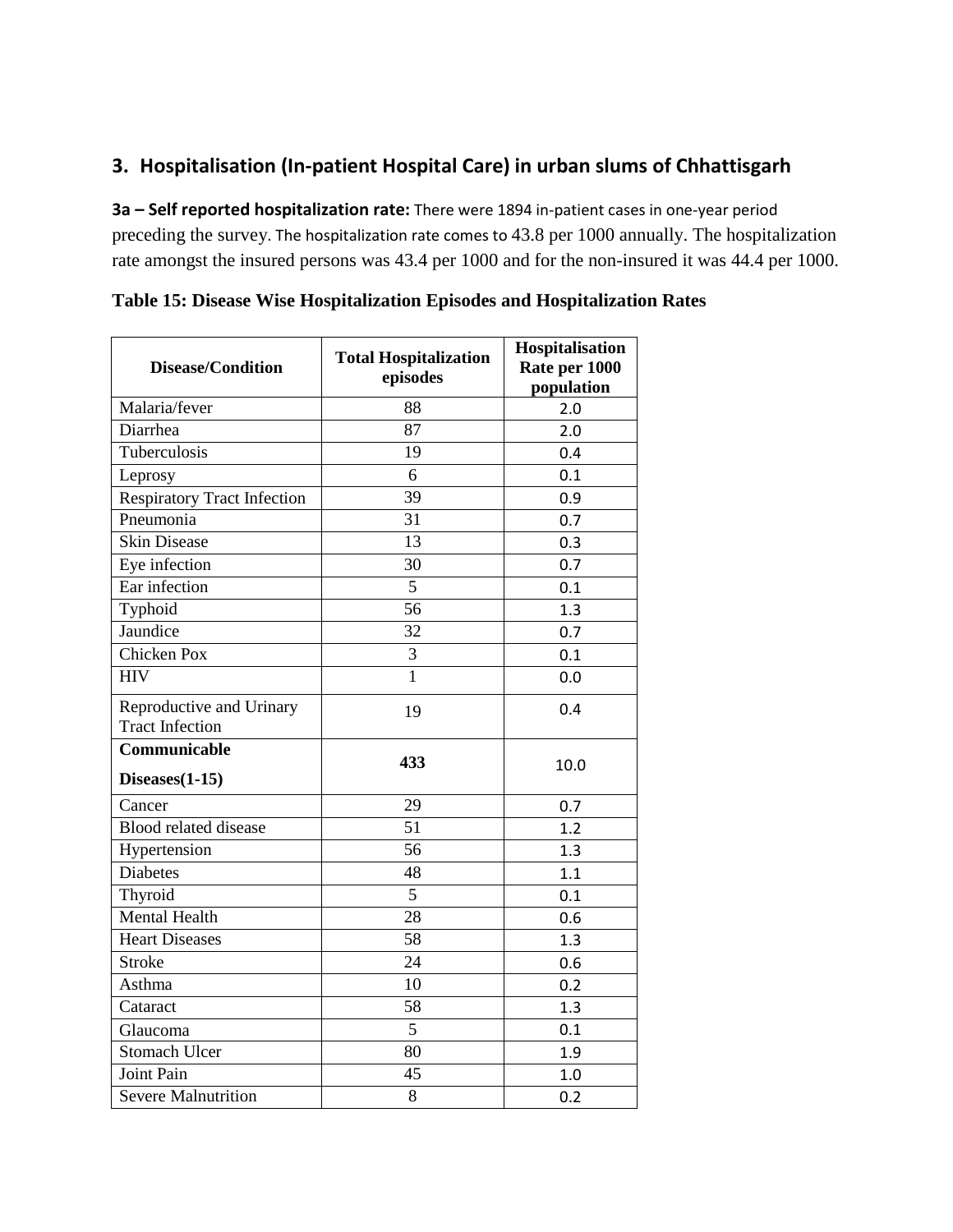| Dental Problem                                            | 8    | 0.2  |
|-----------------------------------------------------------|------|------|
| Non - communicable<br>$Diseases(16-30)$                   | 513  | 11.9 |
| Deliveries                                                | 377  | 8.7  |
| Family planning                                           | 20   | 0.5  |
| <b>Menstrual Disorders</b>                                | 28   | 0.6  |
| <b>Sexual &amp; Reproductive</b><br><b>Health</b> (31-33) | 425  | 9.8  |
| Road Traffic Accident                                     | 94   | 2.2  |
| Fall/Trauma                                               | 70   | 1.6  |
| <b>Burns</b>                                              | 8    | 0.2  |
| Poisoning                                                 |      | 0.0  |
| <b>Injuries</b> and<br>$Emergency(34-37)$                 | 173  | 4.0  |
| <b>Others</b>                                             | 218  | 5.0  |
| Total                                                     | 1894 | 43.8 |

NCDs are cause of more hospitalizations than other categories. They are followed by communicable diseases and maternal conditions.

**3b – Choice of provider:** Overall, 42% of hospitalizations were in government hospitals. For maternal conditions 61% of hospitalizations are in government facilities as opposed to only 35% of the NCD related hospitalizations.

**Table 16 - Share of Public Hospitals in hospitalizations (disease-wise)**

| Disease/Condition                        | <b>Share of Public</b><br>Hospitals $(\% )$ |
|------------------------------------------|---------------------------------------------|
| Malaria/fever                            | 50%                                         |
| Diarrhea                                 | 34%                                         |
| Tuberculosis                             | 42%                                         |
| Leprosy                                  | 33%                                         |
| <b>Respiratory Tract Infection</b>       | 46%                                         |
| Pneumonia                                | 26%                                         |
| <b>Skin Disease</b>                      | 46%                                         |
| Eye infection                            | 40%                                         |
| Ear infection                            | 20%                                         |
| Typhoid                                  | 45%                                         |
| Jaundice                                 | 41%                                         |
| Chicken Pox                              | 100%                                        |
| HIV                                      | 100%                                        |
| Reproductive and Urinary Tract Infection | 21%                                         |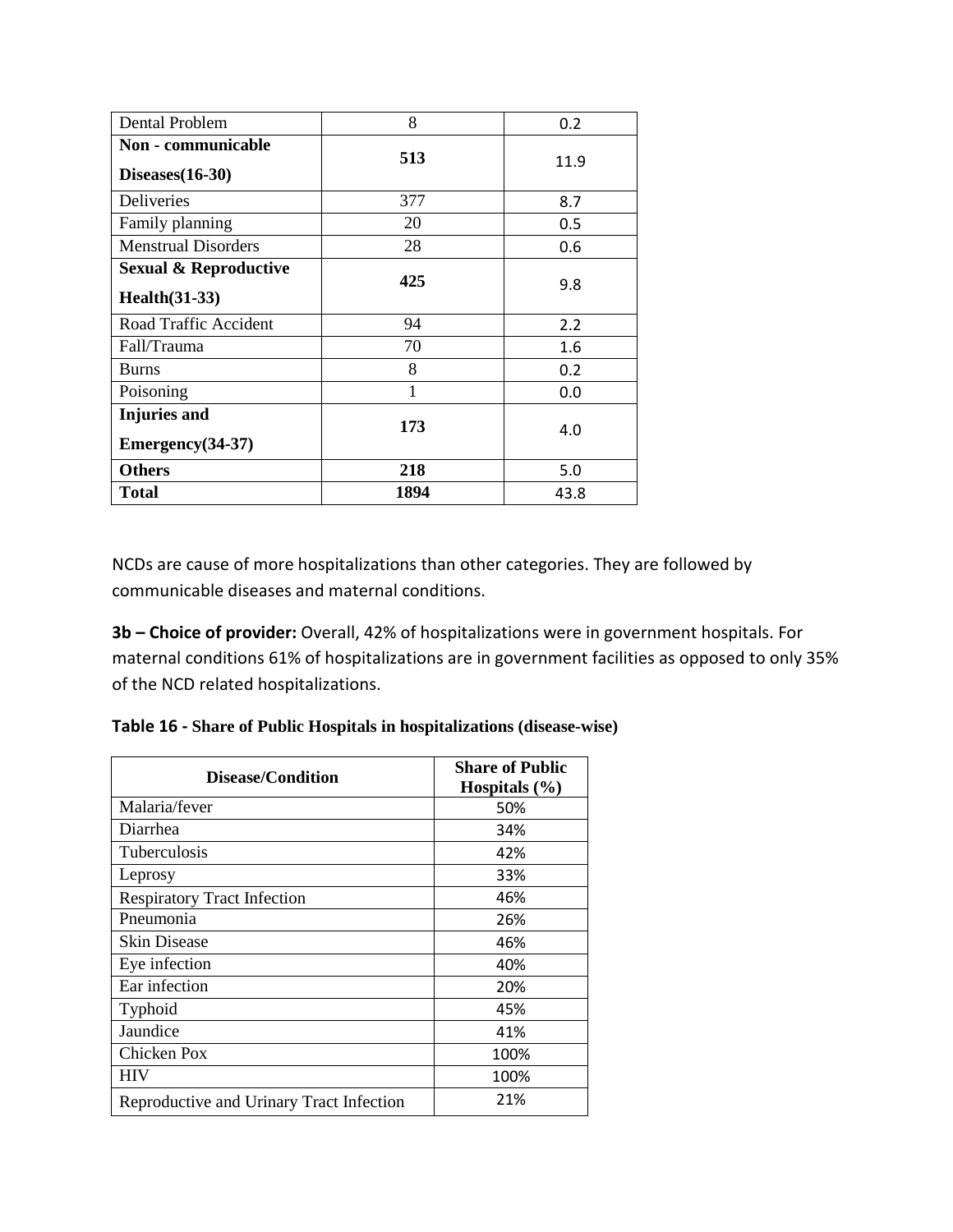| <b>Communicable Diseases(1-15)</b>  | 40%  |  |
|-------------------------------------|------|--|
| Cancer                              | 45%  |  |
| Blood related disease               | 47%  |  |
| Hypertension                        | 38%  |  |
| <b>Diabetes</b>                     | 40%  |  |
| Thyroid                             | 20%  |  |
| Mental Health                       | 25%  |  |
| <b>Heart Diseases</b>               | 45%  |  |
| <b>Stroke</b>                       | 29%  |  |
| Asthma                              | 20%  |  |
| Cataract                            | 22%  |  |
| Glaucoma                            | 20%  |  |
| <b>Stomach Ulcer</b>                | 29%  |  |
| <b>Joint Pain</b>                   | 27%  |  |
| <b>Severe Malnutrition</b>          | 75%  |  |
| <b>Dental Problem</b>               | 50%  |  |
| Non - communicable Diseases(16-30)  | 35%  |  |
| <b>Deliveries</b>                   | 63%  |  |
| Family planning                     | 60%  |  |
| <b>Menstrual Disorders</b>          | 39%  |  |
| Sexual & Reproductive Health(31-33) | 61%  |  |
| Road Traffic Accident               | 34%  |  |
| Fall/Trauma                         | 46%  |  |
| <b>Burns</b>                        | 50%  |  |
| Poisoning                           | 100% |  |
| Injuries and Emergency(34-37)       | 40%  |  |
| <b>Others</b>                       | 28%  |  |
| <b>Total</b>                        | 42%  |  |

**3c – Out of Pocket Expenditure:** Mean OOPE per hospitalization was Rs.21,612. In government facilities, mean OOPE was Rs.7806 and in private facilities it was Rs.31491 per hospitalization episode. Even when insured under government health insurance scheme, OOPE remained very high at Rs.28,506. This indicates poor effectiveness of insurance scheme in controlling OOPE for the urban poor. 61% of slum population was enrolled under government's insurance scheme. The scheme was meant to provide cover for the in-patient care, yet hospitalizations in private hospitals involved very high OOPE.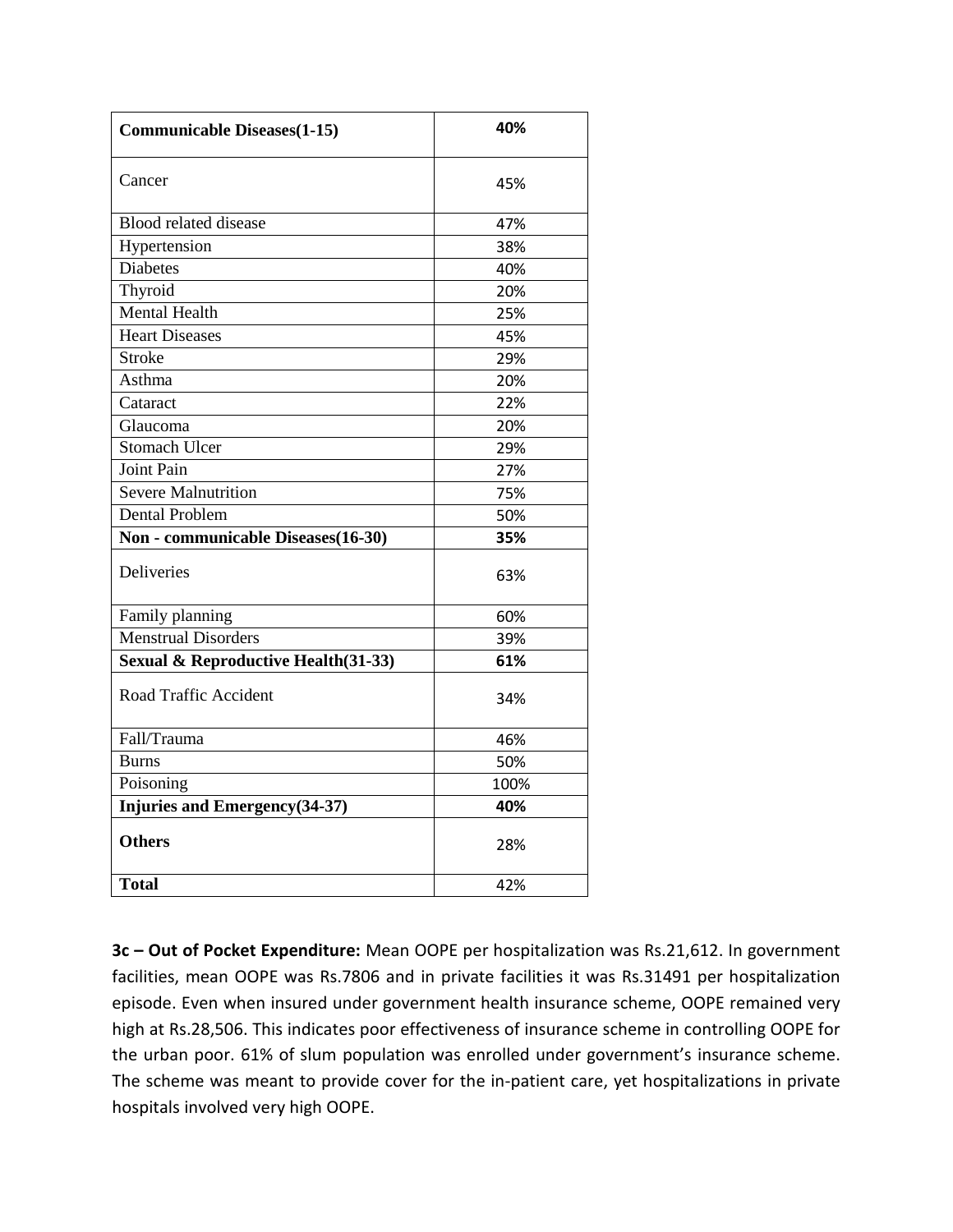| <b>Overall</b>          | Communicable  | <b>NCD</b>     | <b>Maternal</b> | <b>Emergency</b> | <b>Total</b> |
|-------------------------|---------------|----------------|-----------------|------------------|--------------|
|                         |               |                |                 |                  |              |
| Number                  | 433           | 513            | 425             | 173              | 1894         |
|                         |               |                | 12941           | 35158            | 21612        |
| Mean OOPE (sd)          | 9546 (16862)  | 29569 (68505)  | (38857)         | (104839)         | (63114)      |
| <b>Median OOPE</b>      |               |                | 2000            |                  | 5700         |
| (IQR)                   | 5000 (8600)   | 8000 (27788)   | (14000)         | 8000 (27000)     | (18500)      |
|                         |               |                |                 |                  |              |
| <b>Public Facility</b>  |               |                |                 |                  |              |
| <b>Number</b>           | 167           | 172            | 284             | 81               | 790          |
|                         |               |                | 3199 (          |                  | 7806         |
| Mean OOPE               | 4239 (8410)   | 16246 (47603)  | 12478)          | 10579 (25800)    | (28027)      |
| <b>Median OOPE</b>      | 2000 (4350)   | 2206 (7500)    | 600 (3150)      | 3500 (8500)      | 1500 (4800)  |
|                         |               |                |                 |                  |              |
| Insured (in govt)       |               |                |                 |                  |              |
| <b>Number</b>           | 106           | 127            | 108             | 50               | 450          |
|                         |               |                |                 |                  | 7673 (       |
| Mean OOPE               | 4178 (8916)   | 13324 (35640)  | 2021 (4185)     | 6954 (9233)      | 25132)       |
| Median OOPE             | 2000 (4300)   | 2200 (7500)    | 400 (3500)      | 3000 (5800)      | 2000 (4700)  |
| Non - Insured (in govt) |               |                |                 |                  |              |
| <b>Number</b>           | 61            | 45             | 176             | 31               | 340          |
|                         |               |                | 3922            |                  | 7982         |
| Mean OOPE               | 4344 (7520)   | 24492 (71240)  | (15483)         | 16425 (39732)    | (31489)      |
| Median OOPE             | 1500 (4500)   | 2910 (7250)    | 650 (2306)      | 4000 (10370)     | 1100 (4350)  |
|                         |               |                |                 |                  |              |
| <b>Private Facility</b> |               |                |                 |                  |              |
| <b>Number</b>           | 266           | 341            | 141             | 92               | 1104         |
|                         |               |                | 32563           | 56706            | 31491        |
| Mean OOPE               | 12878 (19756) | 36289 (76106)  | (60643)         | (138499)         | (77718)      |
|                         |               |                | 25000           |                  | 12000        |
| <b>Median OOPE</b>      | 7000 (10400)  | 14000 (30000)  | (26000)         | 20000 (44250)    | (25000)      |
|                         |               |                |                 |                  |              |
| Insured (private)       |               |                |                 |                  |              |
| <b>Number</b>           | 157           | 248            | 71              | 61               | 722          |
|                         |               |                | 27979 (         | 56346            | 28506        |
| Mean OOPE               | 11047 (16434) | 31137 (54904)  | 59786)          | (164901)         | (71290)      |
|                         |               |                | 19000           |                  | 10000        |
| Median OOPE             | 5000 (9800)   | 12000 (26350)  | (29300)         | 18000 (34000)    | (25012)      |
|                         |               |                |                 |                  |              |
| Non - Insured (private) |               |                |                 |                  |              |
| <b>Number</b>           | 109           | 93             | 70              | 31               | 382          |
|                         |               |                | 37211           |                  | 37134        |
| Mean OOPE               | 15514 (23573) | 50027 (114237) | (61580)         | 57414 (61641)    | (88432)      |
|                         |               |                | 30000           |                  | 15000        |
| Median OOPE             | 8000 (10000)  | 15000 (33000)  | (24000)         | 38000 (95000)    | (29000)      |

# **Table 17: OOPE by disease category, type of facility and Insurance status**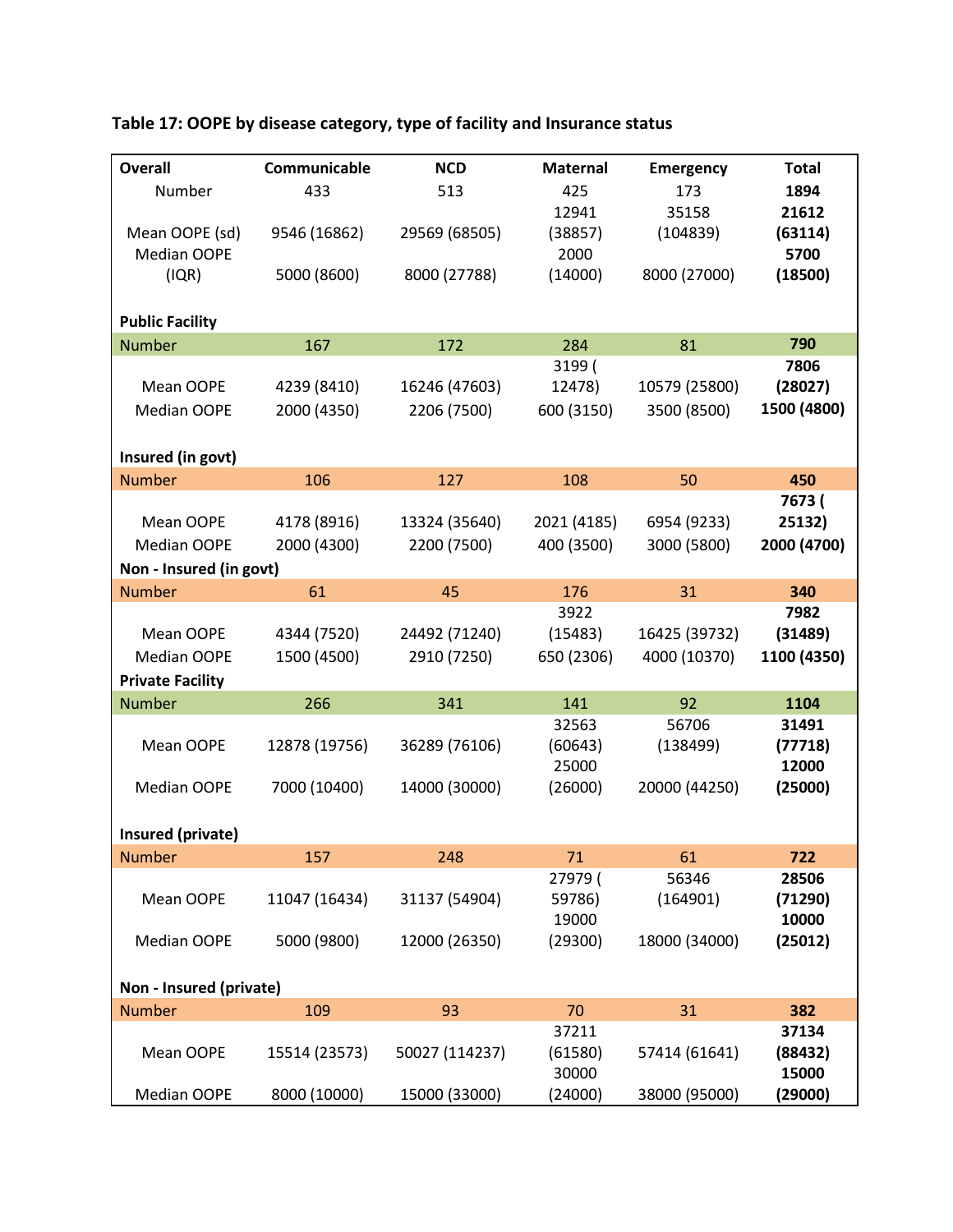Disease wise, hospitalizations for Injuries and for NCDs were more expensive than other disease categories.

4. **Overall OOPE:** In-patient care contributes to 36% of total OOPE. In out-patient care, acute illnesses have a bigger share.

|  | Table 18: OOPE due to different kinds of healthcare needs |
|--|-----------------------------------------------------------|
|--|-----------------------------------------------------------|

| Type of<br>care/need | <b>Utilisation rate (per</b><br>1000 population)   | Annual<br>episodes<br>estimated<br>(per 1000<br>population) | OOPE per<br>episode/case<br>(Rs.) | <b>Amount of</b><br>OOPE (per<br>1000<br>population)<br>Rs. | % of<br><b>OOPE</b> |
|----------------------|----------------------------------------------------|-------------------------------------------------------------|-----------------------------------|-------------------------------------------------------------|---------------------|
| Acute OPD            | 67 episodes in last 15<br>days                     | 1608                                                        | 870                               | 1398960                                                     | 53%                 |
| Chronic OPD          | 56 cases per 1000<br>population                    | 56                                                          | 5107                              | 285992                                                      | 11%                 |
| Hospitalisation      | 44 hospitalisation<br>episodes in last one<br>year | 44                                                          | 21672                             | 953568                                                      | 36%                 |
| <b>Total</b>         |                                                    |                                                             |                                   | 2638520                                                     | 100%                |

The per capita OOPE for urban slum population comes to Rs. 2638 annually. The following table shows that 85% of the OOPE involved use of private sector services.

## **Table 19: OOPE due to different kinds of healthcare needs**

| Type of care    | <b>Utilisation rate</b><br>(per 1000<br>population) | Annual<br>episodes<br>estimated<br>(per 1000<br>population) | Share of<br>private<br>sector in<br>episodes | OOPE per<br>episode in<br>private<br>sector Rs. | Amount of<br>OOPE in<br>private sector<br>(per 1000<br>population) Rs. |
|-----------------|-----------------------------------------------------|-------------------------------------------------------------|----------------------------------------------|-------------------------------------------------|------------------------------------------------------------------------|
|                 | 67 episodes in                                      |                                                             |                                              |                                                 |                                                                        |
| Acute OPD       | last 15 days                                        | 1608                                                        | 67%                                          | 1120                                            | 1206643                                                                |
| Chronic OPD     | 56 cases in last<br>month                           | 56                                                          | 74%                                          | 5826                                            | 241429                                                                 |
|                 | 44 hospitalisation<br>episodes in last              |                                                             |                                              |                                                 |                                                                        |
| Hospitalisation | one year                                            | 44                                                          | 58%                                          | 31491                                           | 803650                                                                 |
| <b>Total</b>    |                                                     |                                                             |                                              |                                                 | 2251723                                                                |